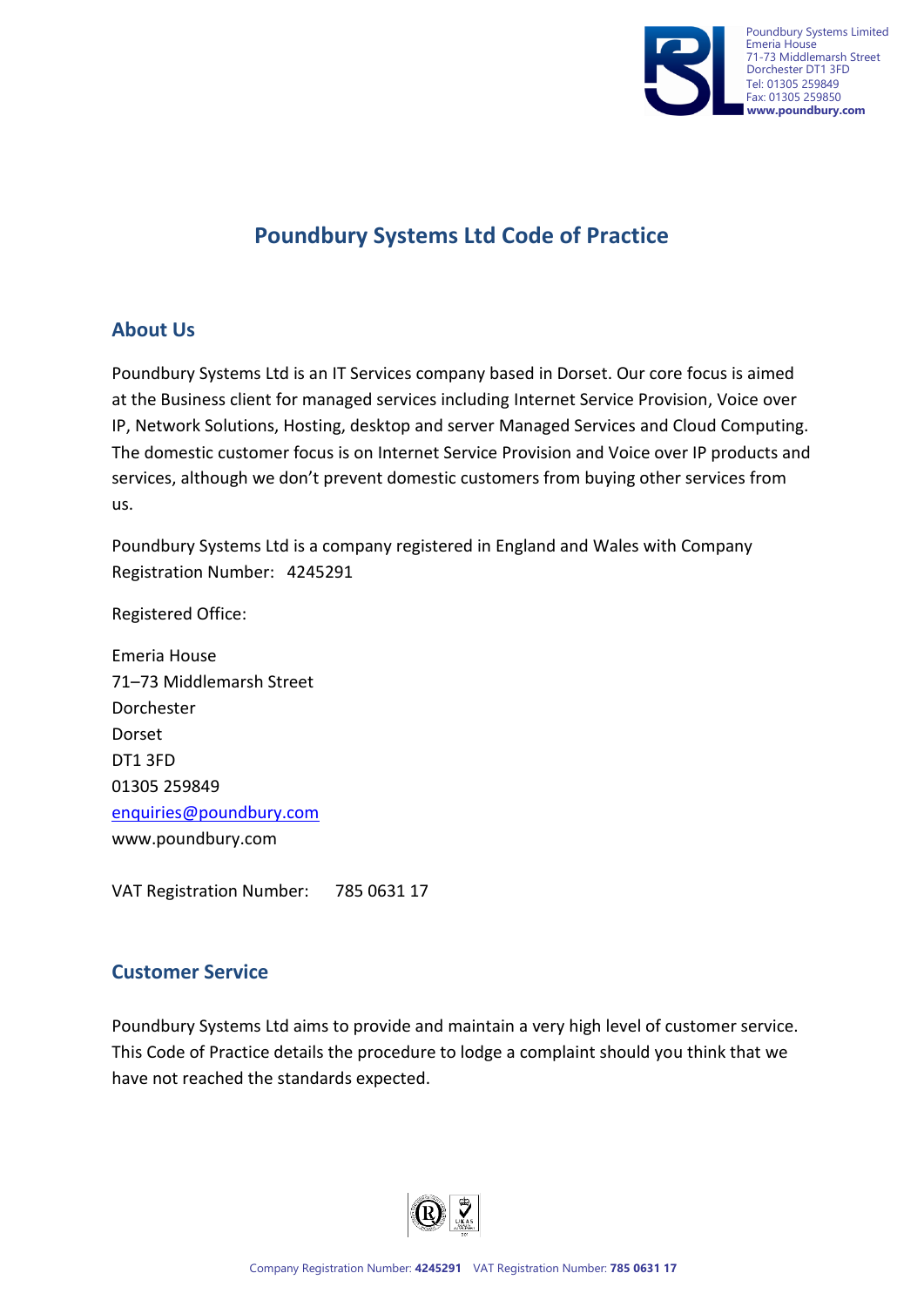

## **Terms and Conditions**

All transactions are subject to our Terms and Conditions which can be found on our website at [www.poundbury.com](http://www.poundbury.com/), we recommend that clients read through them carefully prior to sign up.

#### **Contract Conditions**

Our contracts have differing minimum terms, depending on the product range and the cost options selected. Contract length is clearly defined in any pricing options and Q&A materials.

#### **Cancellation of Contract**

Our contracts can be cancelled subject to any minimum term by e-mailing [support@poundbury.com](mailto:support@poundbury.com) or by writing to our registered address above.

#### **Acceptable Use Policy**

Poundbury Systems offers an acceptable use policy for users of services provided which is shown on our website at [www.poundbury.com](http://www.poundbury.com/)

#### **Compensation and Refunds**

Any requests for compensation and refunds will be investigated and dealt with as individual cases and will depend on the level of service supplied and circumstances involving the request.

# **Pricing**

Poundbury Systems Ltd standard pricing list is available on request by calling 01305 259849. Unless otherwise stated all prices are quoted excluding VAT.

Invoices are normally submitted on a monthly basis and payments are due in advance of services being delivered.

If payments are late or have been refused Poundbury Systems Ltd reserve the right to suspend or terminate services supplied.

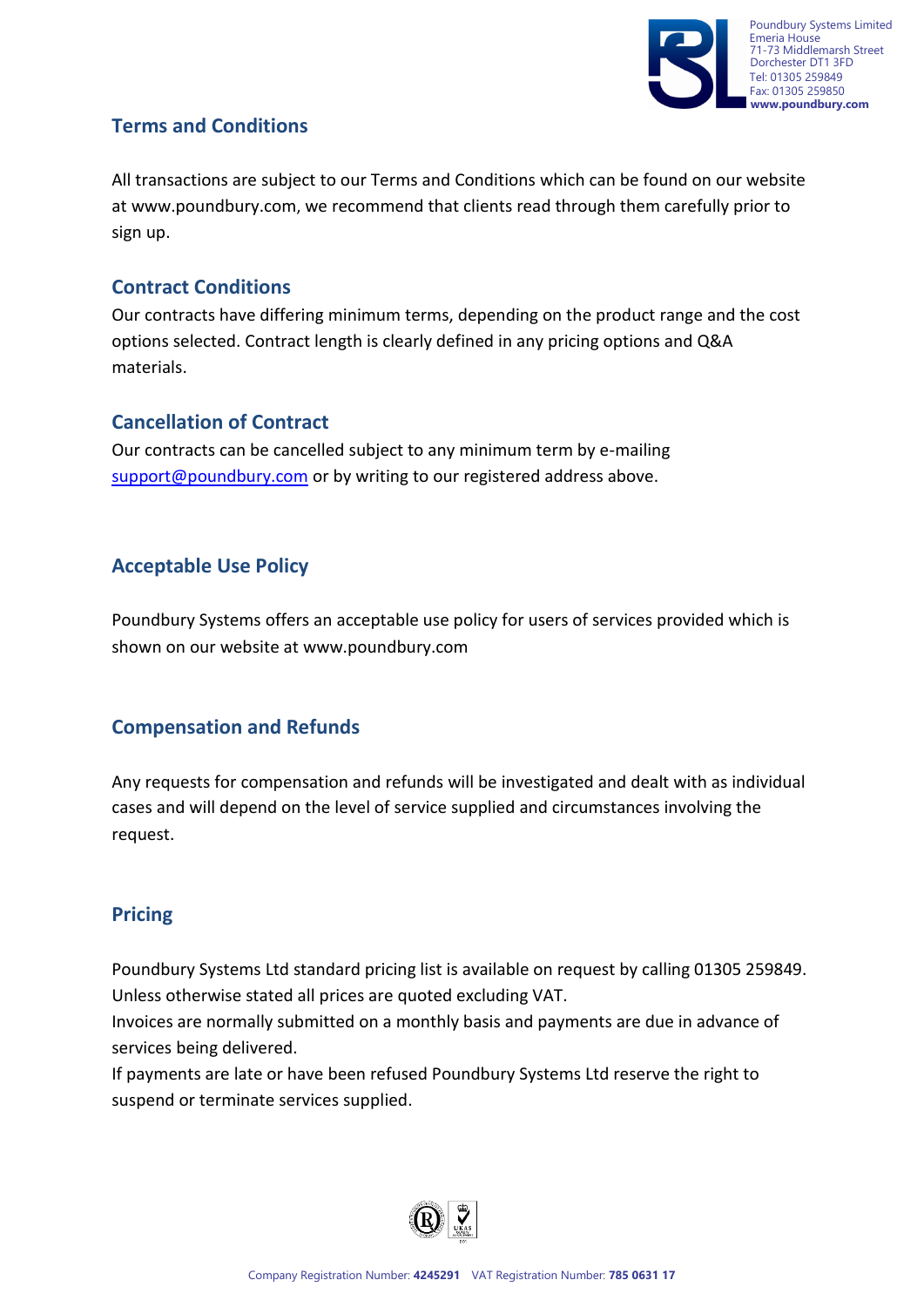

# **Complaints**

Customer Service is paramount to Poundbury Systems Ltd and any complaints will be dealt with immediately where possible. Please call with your issue on 01305 259849. If the sales or technical team are unable to resolve any complaints you have please write in full to:

Mrs Clare Jenkins Poundbury Systems Ltd Emeria House 71-73 Middlemarsh Street Dorchester Dorset DT1 3FD

Any formal complaints received will be investigated and we will respond within 3 working days. Please include a brief explanation and any history surrounding your complaint to enable us to deal with it in a professional and prompt manner.

In the event that the investigation of the complaint takes more than 3 days we will keep you informed of our progress and any issues that may arise.

#### **Alternative Complaint Resolution**

If a satisfactory resolution to your complaint has not been reached after an eight week period or we write to you to say that the situation has reached a 'deadlock', you may refer your complaint to Ombudsman Services of which we are a member.

You can write to Ombudsman Services at:

Ombudsman Services: Communications PO Box 730 Warrington WA4 6WU

Tel: 0330 440 1614 Fax: 0330 440 1615